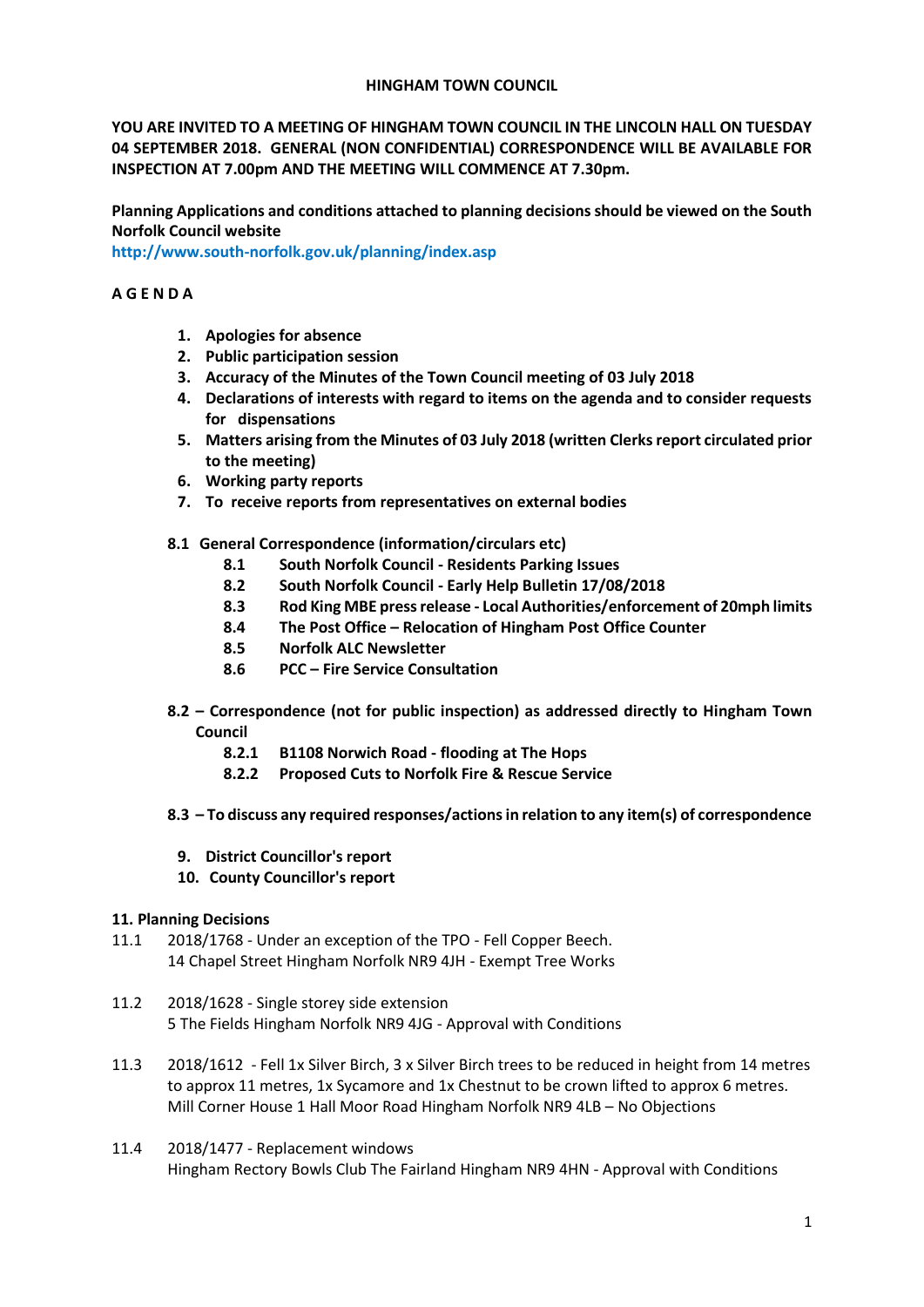- 11.5 2018/1253 Removal and replacement of front church door and front kitchen door Methodist Church Bond Street Hingham Norfolk NR9 4HA - Approval with Conditions
- 11.6 2018/1362 T1-Oak- Crown lift to aproximately 6m over highway and removal of epicormic growth from stem Oakley House Hardingham Road Hingham Norfolk NR9 4LX - Approval with Conditions
- 11.7 2018/1299 Sub-division of 7 Hall Lane, Hingham into two dwellings 7 Hall Lane Hingham NR9 4JX - Approval with Conditions
- 11.8 2018/1240 Discharge of condition 8 following 2016/0474 contamination 27 Norwich Street Hingham NR9 4LJ - Approved
- 11.9 2018/1132 Alterations and extension to existing dwelling including annexe Cedar Cottage Watton Road Hingham NR9 4NN - Approval with Conditions

## **12. Planning Applications (as notified by SNC for consultation)**

- **12.1 2018/1721 - Location: Rosebank Bears Lane Hingham NR9 4LL Proposal: Variation of condition 2 of 2017/0824 - Increased flat roof height, reduction in rear extension to omit store, revised size and location of "Home Dojo", confirmed positioning of boundary wall and addition of glazed canopy to rear of Dining Room and fenestration changes**
- *13. (other planning applications where the Town Council is not a consultee – for information only)*
	- **14. To receive an update following the meeting with Nick Tupper, Norfolk County Council Highways (ref: Fairland Crossroads and Norwich Road pedestrian island)**
	- **15. To receive the results of the speed data surveys as undertaken by Norfolk Constabulary**
	- **16. To receive and discuss any ideas for an application for Parish Partnership (small highway projects) funding from Norfolk County Council**
	- **17. To receive an update on/discuss the transfer of the public toilets**
	- **18. Reminder of the date of the Open Evening, Tuesday 16 October 2018 and confirm Councillor attendance**
	- **19. To receive and discuss the Tree survey**
	- **20. To consider the purchase of a Christmas tree**
	- **21. Proposal to purchase a wreath from the Royal British Legion (under S137 LGA 1972)**
	- **22. To consider the request from the Education Trust for the Council to nominate a new Trustee**
	- **23. To receive a Data Protection update**
	- **24. To discuss and amend if necessary the Grass cutting specification prior to sending out to tender**
	- **25. To discuss and review the grass cutting arrangements for the Hingham Playing Field Association**

#### **FINANCE**

- **26. A proposal of the date for the next meeting of the Finance Committee, 20 November 2018**
- **27. To receive the draft minutes from the Finance Committee meeting of 17 July 2018**
- **28. To receive (and agree) the reserves policy, updated following year end 31 March 2018**
- **29. To consider the funding application for the Community Singing for Fun Day**